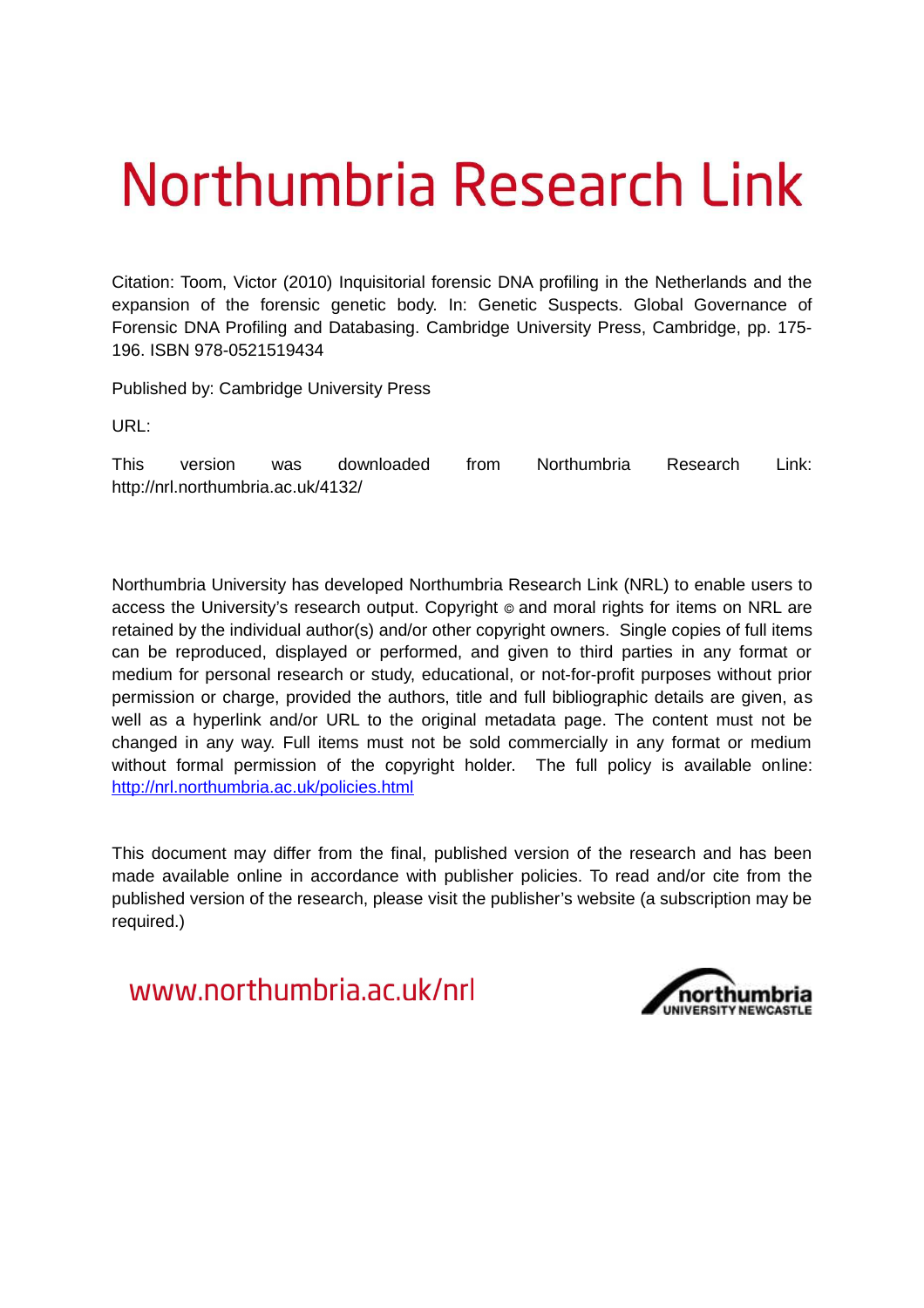<span id="page-1-0"></span>**A slightly adjusted version of this article is published in Hindmarsh, R., & Prainsack, B. (Eds.). (2010).** *Genetic Suspects. Global Governance of Forensic DNA Profiling and Databasing***. Cambridge: Cambridge University Press. The volume and some of the chapter can be downloaded from [http://www.cambridge.org/gb/knowledge/isbn/item5562820/?site\\_locale=en\\_GB](http://www.cambridge.org/gb/knowledge/isbn/item5562820/?site_locale=en_GB)** 

# **Chapter 9 – Inquisitorial forensic DNA profiling in the Netherlands and the expansion of the forensic genetic body**

# **Victor Toom**

# **ABSTRACT**

This chapter describes how Dutch DNA profiling became governed through legal measures and the inquisitorial orientation of the Dutch legal system. Secondly, the trajectory – the lines of development – of Dutch DNA profiling practices is described, outlining who and what has been involved in DNA profiling. This account provides insight into first, strategies employed by various stakeholders to deploy DNA profiling extensively and routinely in volume crimes, and, second, to apply DNA profiling in the process of crime investigations. The analysis contributes to the understanding of how current DNA profiling practices were realised in a country – *the Netherlands –* with an 'inquisitorial legal orientation', where judges and other involved jurists in legal cases act impartially. Finally, some implications for current directions in the governance of Dutch forensic DNA profiling practices are highlighted, especially the view that broad and informed public debates need to better address and resolve the many issues arising with regard to forensic genetic bodies and the civic protection of genetic suspects.

# **INTRODUCTION**

During the 1990s in the Netherlands, DNA profiling became established as a mechanism to provide legal evidence for severe, violent crimes, including sexual assault, manslaughter and murder. That development was in accord with what Williams and Johnson ( $2008^{\text{COO9-O33}}$ : 1) have observed in many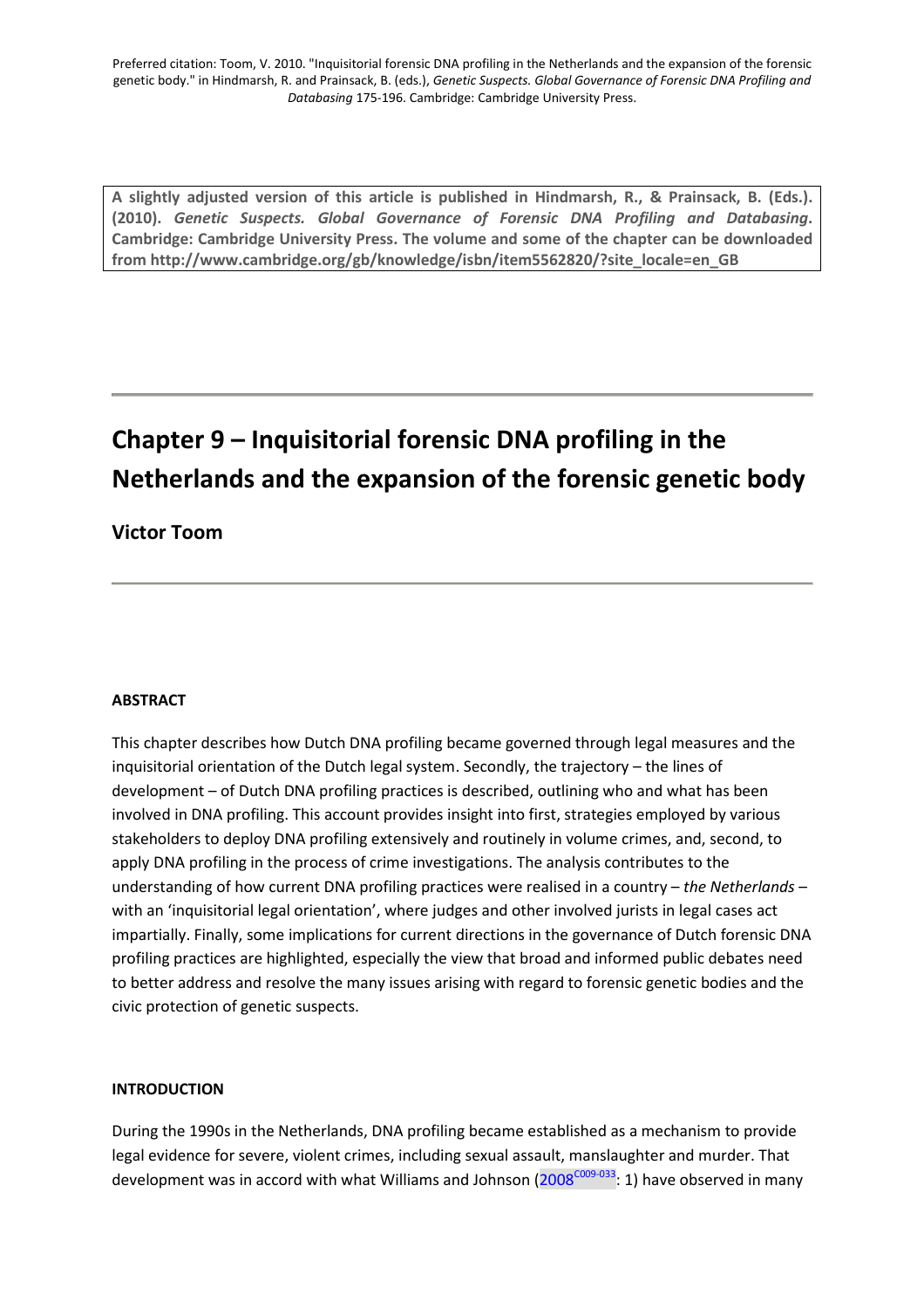<span id="page-2-0"></span>jurisdictions regarding the transformation of DNA profiling into an important tool in processes of crime investigation and usage in so-called 'volume crimes'. Drawing upon the Dutch situation, in this paper I first describe how Dutch DNA profiling became governed through legal measures and the inquisitorial orientation of the Dutch legal system. Secondly, I describe the trajectory – the lines of development – of Dutch DNA profiling practices, outlining who and what has been involved in DNA profiling. This account will provide insight into, first, the strategies employed by various stakeholders to achieve the current situation, where DNA profiling is deployed extensively and routinely in volume crimes, and, second, DNA profiling applied in the process of crime investigations. Hence, my analysis contributes to the understanding of how current DNA profiling practices were realised in a country – the Netherlands – with what I refer to as an 'inquisitorial legal orientation', where judges evaluate legal cases impartially[.](#page-1-0)<sup>1</sup> Finally, I highlight some implications for current directions in the governance of Dutch forensic DNA profiling practices.

#### **DNA PROFILING IN THE NETHERLANDS: LEGAL SYSTEM AND LAWS**

Most Continental European legal systems, including that of the Netherlands, are organised according to an inquisitorial principle. Van Kampen [\(1998](#page-14-0)<sup>C009-006</sup>: 48) compared the Dutch and American legal systems regarding admissibility of forensic evidence. She found that the Dutch inquisitorial legal system rests on the assumption that different members of the system working on legal cases – judges, prosecutors, police officers, and experts – act impartially, fairly and expediently. Whereas 'adversarial' forensic evidence, as examined in US courts, is sceptically regarded and questioned intensively by lawyers and prosecutors, inquisitorial forensic evidence is attached to a practice that puts trust in experts, legal professionals and institutes.

Trust in Dutch forensic evidence has been achieved through the institutionalising of dealings with forensic technologies on various levels. First, the Netherlands Forensic Institute (NFI) is an agency of the Ministry of Justice and is under the Directorate-General for Law Enforcement. This means that the Minister of Justice is responsible for the NFI as an impartial, fair and expedient organisation. Second, the role and functions of expert witnesses and the NFI are circumscribed in the Code of Criminal Procedure. The Code prescribes, among other things, that expert witnesses have to take an oath that they will competently perform their tasks, like drafting a written testimony or being in 'good conscience' when they appear in court as expert witnesses. After taking the oath, an expert witness is installed permanently. Third, expert evidence usually takes the form of documents, for example, of DNA evidence, autopsies or drug analyses, which are supposed to be unbiased and neutral; however, expert witnesses themselves hardly ever appear in Dutch courts and are thus hardly ever questioned or cross-examine[d.](#page-1-0)<sup>2</sup>

 $1$  In an inquisitorial legal system it is the suspect who is the object of the process of finding juridical truth. The Office of Public Prosecution leads the process of criminal investigation, makes the decision on bringing legal cases and suspects to court, and prosecutes, and judges actively search for truth during court proceedings and impose sanctions. See Van Kampen  $(1998^{\text{COO9-006}})$  $(1998^{\text{COO9-006}})$  $(1998^{\text{COO9-006}})$  for further elaboration on the differences between 'inquisitorial' and 'adversarial' legal systems.

<sup>&</sup>lt;sup>2</sup> For exceptions, see: M'charek ([2005](#page-13-0)<sup>C009-010</sup>), Bal (2005<sup>C009-001</sup>).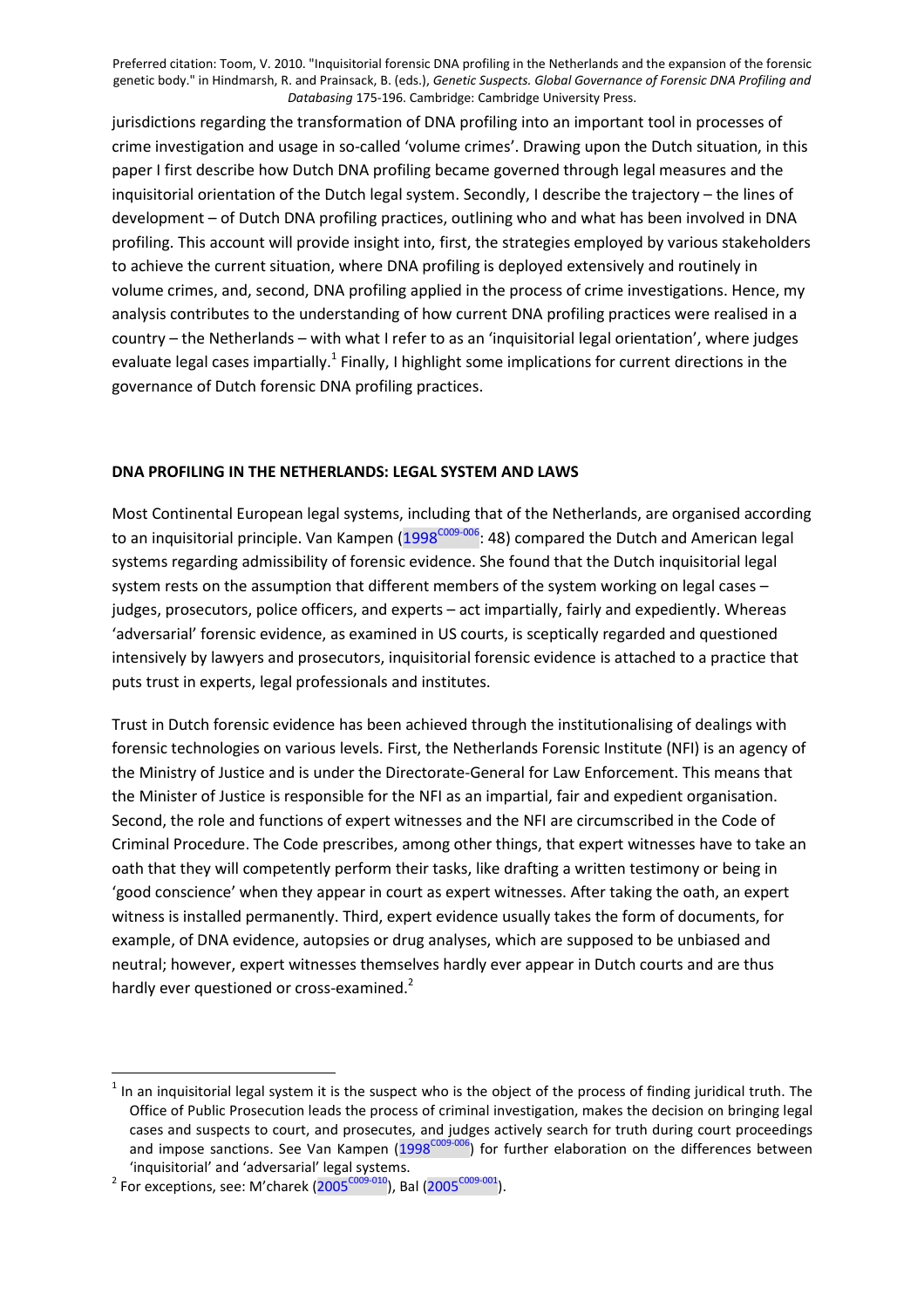DNA evidence has a somewhat special position within Dutch forensic practices. In the early 1990s, the Minister of Justice decided that DNA profiling should be governed through special DNA profiling legislation to form a fourth mode of institutionalising forensic evidence. In September 1994, the Forensic DNA Profiling Act (Staatsblad  $1993^{\text{COO9-O24}}$ ) came into force. This law mainly sought to regulate two aspects of DNA profiling. First, it became a legal possibility to issue a compulsory 'body search' (the legal term) of individuals suspected of having committed severe and violent crimes – such as murder, homicide and sexual assault – to obtain blood (on medical grounds, saliva or hair roots could also be obtained) for DNA profiling. Second, the law laid down various measures to ensure the reliability of DNA evidence. It stipulates, for example, that only DNA profiles produced in a laboratory with accreditation according to international standards (ISO 17025) may be used as DNA evidence in court.

In November [2001](#page-15-0), an amendment was added (Staatsblad  $2001^{\text{COO9}-026}$ ), which offered an important widening of the scope and applicability of DNA profiling. Most importantly, individuals suspected of having committed more minor crimes like theft, break-ins, and mistreatment or being a (severe) public nuisance – so-called volume crimes – could be body-searched to obtain saliva for DNA profiling. Another amendment was issued in [2003](#page-15-0) (Staatsblad  $2003^{\text{COO9-O27}}$ ). This amendment, the Law on External Visible Personal Characteristics, allowed for the forensic DNA determination of the 'sex' and 'race' of an unknown originator of crime scene samples (see also Washington this volume with regard to the US situation on the latter aspect). The amendment belongs to the category of socalled 'window' legislation, as it leaves room for other externally visible traits, for example, colour of hair or eyes, to be included through an Order in Council.

The most recent Dutch law was enacted in 2005: the DNA Convicted Persons Act (Staatsblad  $2004^{\text{CO}9-028}$  $2004^{\text{CO}9-028}$ ). Since this Act came into force, persons convicted of offences (that is, sentenced to imprisonment, community service orders, hospital orders, placed in psychiatric hospitals or in penal institutions for systematic offenders or institutions for juvenile offenders) carrying statutory maximum prison sentences of at least four years will be obliged to provide DNA samples. Currently, new amendments are being considered, pertaining, for example, to familial searching and DNA dragnets (see: Ministerie van Justitie [2008a](#page-14-0)<sup>c009-014</sup>). The Netherlands is also a signatory to the Prüm Treaty, which merged Dutch DNA profiling into a European data-sharing endeavour (see Chapter 2 this volume).

# **THE DUTCH DNA DATABASE**

In 1997, the Dutch forensic DNA database was established. By September 2009, the database contained more than 132 000 DNA profiles, all from a population of some 16 million. Of DNA profiles currently in the database, 88 026 are reference profiles, also known as subject profiles. Reference profiles are derived from persons whose identity is known to the authorities. The remaining 40 192 DNA profiles are derived from crime scene traces[.](#page-2-0)<sup>3</sup> The 2001 amendment and the 2005 law in particular, contributed importantly to this number of DNA profiles.

<sup>&</sup>lt;sup>3</sup> Available from: http://dnadatabank.forensischinstituut.nl/.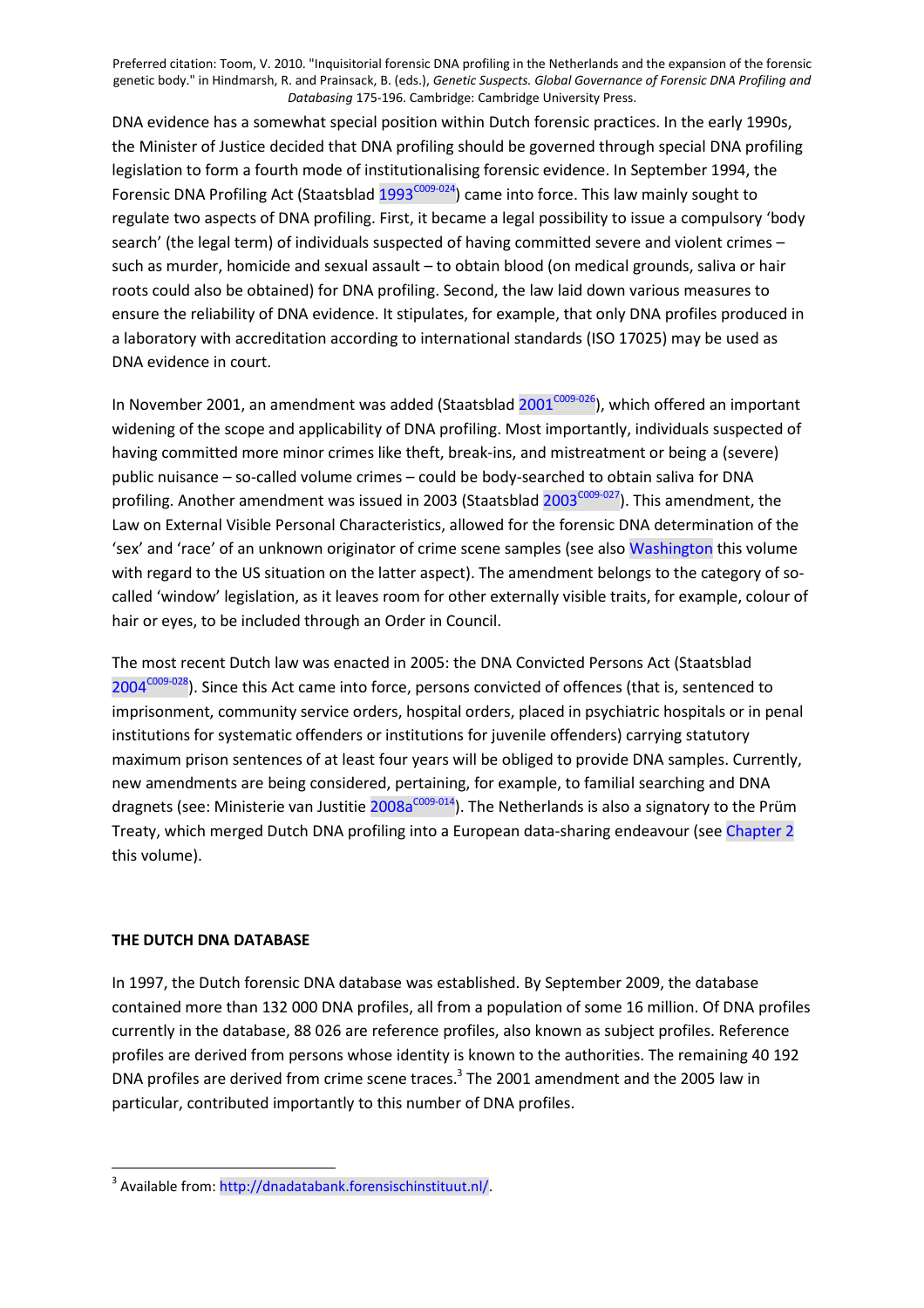#### <span id="page-4-0"></span>Figure 9.1 here

Most reference profiles (subject profiles) originate from convicted individuals, but they also include suspects and deceased victims. The DNA profile of a convict is stored for 20 years after a person is convicted for a crime laid down in the Penal Code that carries a sentence of less than six years imprisonment. In contrast, DNA profiles are stored for 30 years when a person is convicted for a crime with carrying a sentence with six years or more imprisonment. Retention periods for reference (subject) and evidentiary (traces) samples are the same as for DNA profiles. The DNA profile and the biological sample of a suspect are removed if the suspect is not convicted. DNA profiles obtained from crime scene traces are removed when the originator of the sample has been convicted or when the public prosecutor decides not to use the match to prosecute the suspect. DNA profiles and samples of deceased victims, as well as crime scene profiles and traces, are stored for 12 years if they are related to crimes carrying a sentence of less than six years imprisonment. They are stored for 20 years if they are related to crimes carrying a sentence of six years or more imprisonment, and 80 years in cases of crimes punishable with life imprisonment. About 90 per cent of matches between crime scene profiles and subject profiles pertain to volume crimes like burglary and (car) theft (NFI [2008](#page-14-0)<sup>C009-018</sup>).

Above, I mentioned the trajectory of DNA profiling, which in some ways is the same as in many other jurisdictions which have introduced forensic DNA technologies. The Dutch situation, however, sheds light on how DNA profiling practices were transformed in a legal system with an inquisitorial orientation; from being used on a case-to-case basis in severe, violent crimes, to their now routine deployment in volume crimes. This begs the question: Why and how did this happen? In addition, how did the function of DNA profiles change from their use as evidence in courts, to their informing processes of crime investigation? In exploring such transformations, three historical phases can be distinguished. First, during 1989–1997, DNA profiling was introduced into the courts and became established as evidence for violent crimes. Second, during 1997–2001, new forensic DNA profiling technologies were introduced that led to the extension of DNA profiling beyond the scope of serious crimes to the realm of volume crimes. Third, the years post-2001 highlight the increasing room given to DNA profiling practices, with new criteria for 'body searches', a redistribution of responsibilities and competences, and DNA profiling becoming increasingly used for criminal investigation. After exploring these transformations, I discuss some implied challenges for governance.

# **DUTCH DNA PROFILING PRACTICES: 1989–1997**

When Alec Jeffreys and colleagues invented DNA profiling in the mid-1980s, the technique was dependent on biological materials containing large amounts of DNA, that is, DNA extracted from reference blood, or DNA extracted from stains of blood and semen of about one square centimetre. Usually, such amounts of (crime related) DNA could be found at crime scenes or on the *corpus delicti* of serious violent crimes, but absent from less-severe or non-violent crimes like burglary.

Soon, in the late 1980s, DNA profiling was introduced in the Netherlands. Initially, various suspects delivered blood samples voluntarily to prove their innocence. But it was not long before a compulsory body search was issued in a legal case brought against an individual suspected of rape.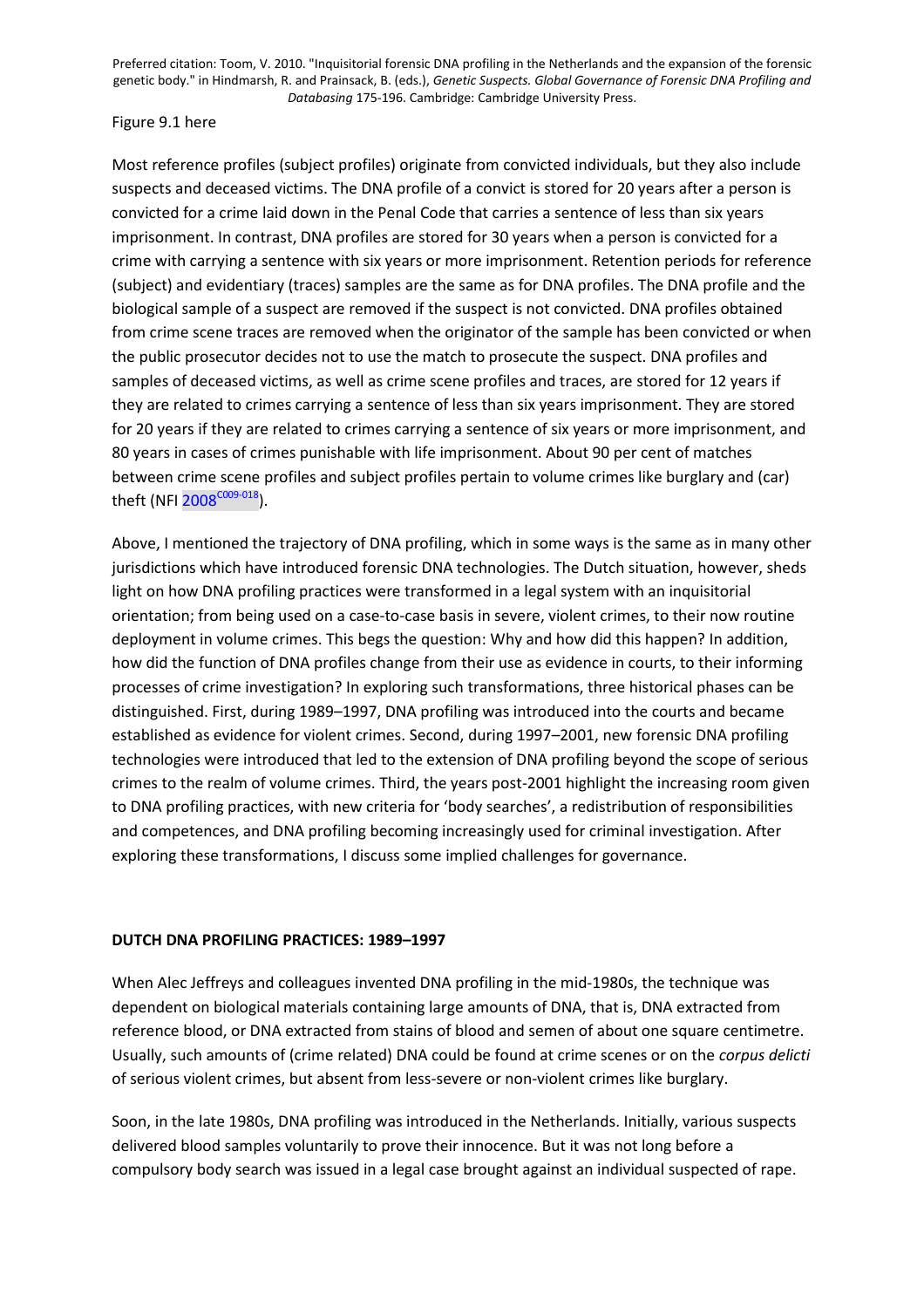<span id="page-5-0"></span>The suspect appealed successfully against this order. The case was finally brought to the Dutch Constitutional Court and it led to the so-called 'saliva decision' (Hoge Raad [1990](#page-14-0)<sup>C009-004</sup>). This decision ruled that taking blood from the veins or saliva from the inner cheeks comprised a breach of the right to inviolability of the body, a basic right articulated in Article 11 of the Dutch Constitution and Article 8 of the European Convention on Human Rights (ECHR).

To address this situation, and apply DNA profiling in serious crimes, Dutch law had to be changed (Toom [2006](#page-15-0)<sup>C009-029</sup>). In September 1994, the Forensic DNA Profiling Act came into force. For the first time in Dutch history, a compulsory body search could be issued to obtain blood, saliva and hair roots for DNA profiling. It was considered by the law to be proportionate if someone was suspected of a crime with a penalty of eight years of imprisonment or more. Crimes that incur eight or more years of imprisonment include severe, violent crimes like sexual assault, manslaughter and murder. Special measures were laid down to protect the rights of suspects. Only examining judges were allowed to order a bodily search for (both compulsory and voluntary) DNA analysis; DNA profiling had to be assessed as vital for finding 'the truth'; suspicion had to be backed up by facts and circumstances; a suspect needed to be asked to cooperate at least two times without success; only a licensed physician was allowed to take the sample; and samples were to be destroyed when the case at hand no longer demanded their availability. The law allowed digital storage of DNA profiles in a DNA database.

# **DUTCH DNA PROFILING PRACTICES: 1997–2001**

Soon after the Forensic DNA Profiling Act came into force, new genetic technologies found forensic applications. First, polymerase chain reaction (PCR), a technology to copy specific strands of DNA millions of times, was introduced. Traces containing only small bloodstains, saliva or flakes of skin sufficed for reliable DNA profiling. Second, short tandem repeats (STRs) were shown to produce reproducible results between different laboratories using different DNA profiling methods, thereby remedying problems regarding production and interpretation of DNA profiling techniques as developed by Jeffreys and his colleagues (see Aronson this volume). Third, geneticists of the British Forensic Science Services (FSS) combined PCR and STRs in standardised multiplex DNA profiling kits, which rendered DNA profiling cheaper and faster to use. A second generation multiplex (SGM) DNA profiling system followed that was considered 'a highly discriminating and reliable individual identification tool suitable for both routine forensic applications and intelligence database construction' (Sparkes *et al.* 1996: 201).<sup>[4](#page-4-0)</sup> In 1997, at the same time that the Dutch DNA database was activated, the Netherlands Forensic Institute (NFI) received accreditation for SGM from the Dutch Accreditation Council. This meant that SGM profiles could become legal DNA evidence.

#### **A DRAFT LAW PROPOSAL, THE 'DNA & BURGLARY' PROJECT AND THE 'ALBIN' CASE**

Following these technological innovations, in 1997, Ministry of Justice policymakers drafted a law amendment to the above mentioned 1994 Forensic DNA Profiling Act (Ministerie van Justitie

 $4$  A later version of SGM (SGM+) is now applied in forensic laboratories internationally.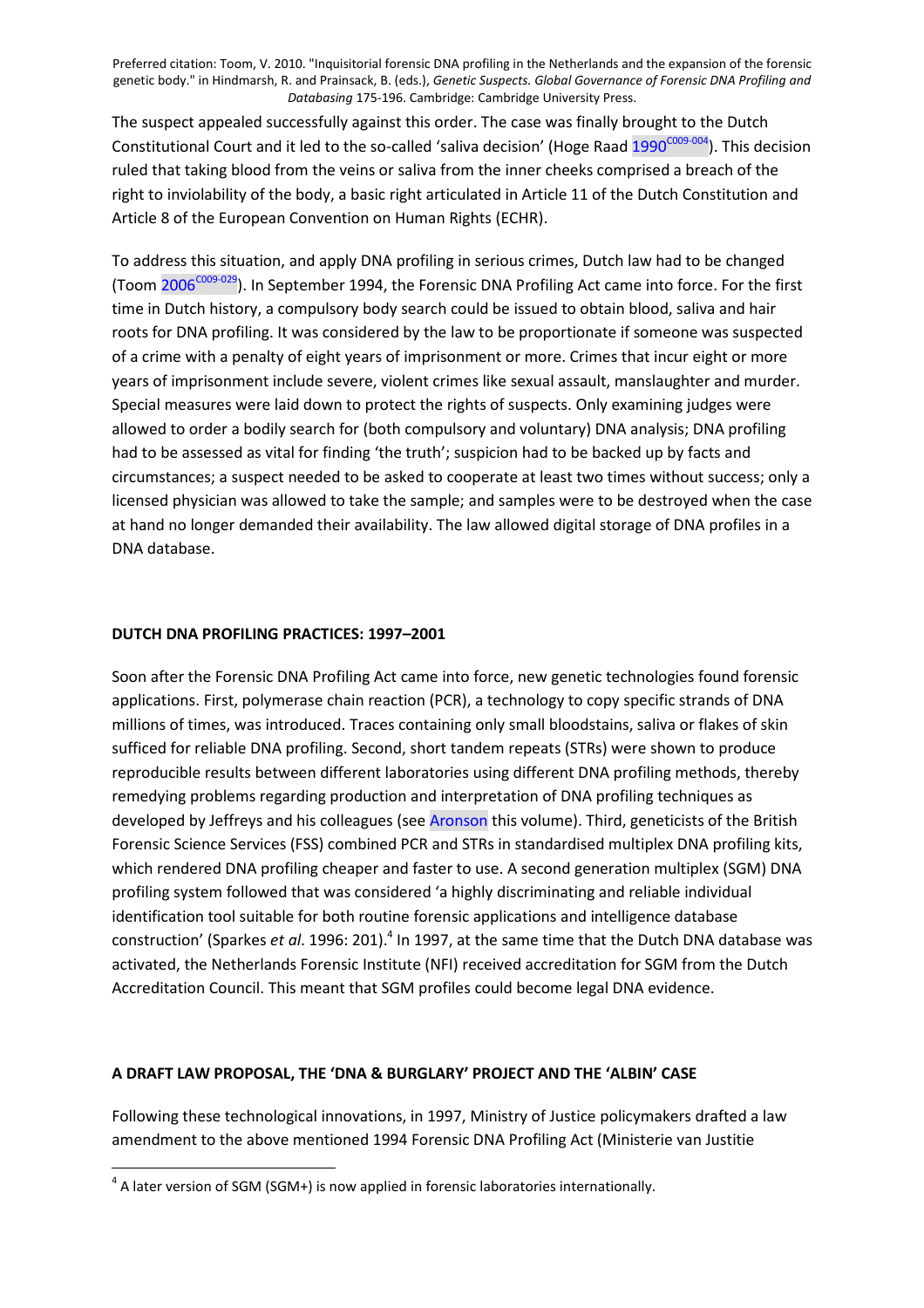<span id="page-6-0"></span> $1997^{\text{COO9-O12}}$  $1997^{\text{COO9-O12}}$ ). The drafted amendment provided that DNA profiles should be derived from saliva rather than blood samples. Taking a buccal swab was considered a less severe violation of the right of inviolability of the body. Thus, it was proposed that an order to obtain a sample by an examining judge would be no longer required if a suspect provided a sample voluntarily, and that the objective of 'finding [the] truth', as laid down in the 1994 law, would no longer be required to obtain a DNA sample from a suspect. Instead, it was proposed that there was sufficient reason for taking a sample if it could be seen as being 'in the interest of the investigation'. These measures, it was argued, would lead to beneficial effects, like a larger DNA database to combat crime. Nevertheless, despite the fact that taking saliva rather than blood samples was seen as a less severe violation of the right of inviolability of the body, it was not proposed at the time to extend the use of DNA profiling to other, less severe, crimes like theft and burglary.

In the summer of 1997, the law proposal was submitted to key stakeholders such as police officials and legal experts[.](#page-5-0)<sup>5</sup> The Netherlands Bar Association found the law proposal overly far-reaching on two counts. First, the violation of bodies was considered so severe that it was argued that high thresholds – that is, 'vital for finding truth' – should remain. Second, the Bar Association argued that only examining judges should be able to assess the necessity of a body search. Other consulted organisations found the proposal too conservative and advocated lowering the threshold for mandatory DNA profiling from eight years to four years of imprisonment based on the argument that taking a saliva sample could hardly be recognised as a violation of the body and thus as an infringement of bodily integrity[.](#page-5-0)<sup>6</sup>

The reason given in the draft law proposal for restricting DNA profiling to severe, violent crimes was that: 'DNA research usually seems to contribute little to the investigative process solving break-ins. In general, no blood or saliva left by the perpetrator is found at crime scenes of theft' (Ministerie van Justitie [1997](#page-14-0)<sup>C009-012</sup>, author's translation). This quote, however, surprised the former head of the Unit of Forensic and Technical Research of the Midden & West Brabant police district. When I interviewed this official in the summer of 2006, he disagreed with this line of reasoning:

I had read the explanatory memorandum [of the draft law proposal]. It was said that the threshold would not be lowered to four years of imprisonment, because in practice it has been shown that few biological traces are found [at crime scenes of less severe crimes]. Then I thought: 'That is not true. We do not collect biological traces at volume crime scenes because they do not do so much with it at the NFI. You're not going to collect traces that won't be used.'

According to this police official, thieves, for example, *do* leave biological traces; those traces, however, are usually not collected because crime scene investigators know that those traces will simply not be analysed. The reason for this is the limited resources available to the NFI, and the fact

<sup>&</sup>lt;sup>5</sup> The draft law proposal was submitted to police organizations (Criminal Intelligence Service of the National Police Services Agency; Netherlands Police Institute; Board of Chief Superintendents), the NFI, the Board of Procurators General, Council for the Judiciary, the Netherlands Bar Association, the Dutch Organisation for Help to Victims, and the Royal Dutch Medical Organisation.

 $<sup>6</sup>$  When the law proposal was submitted in November 1998, many Members of Parliament aired the opinion</sup> that taking a saliva sample could hardly be recognised as a violation of the body. Only the members of the Green Liberal Party (GroenLinks) and the Socialist Party agreed to maintenance of the high thresholds (see: Tweede Kamer  $1999a^{\text{CO09-031}}$  $1999a^{\text{CO09-031}}$ ).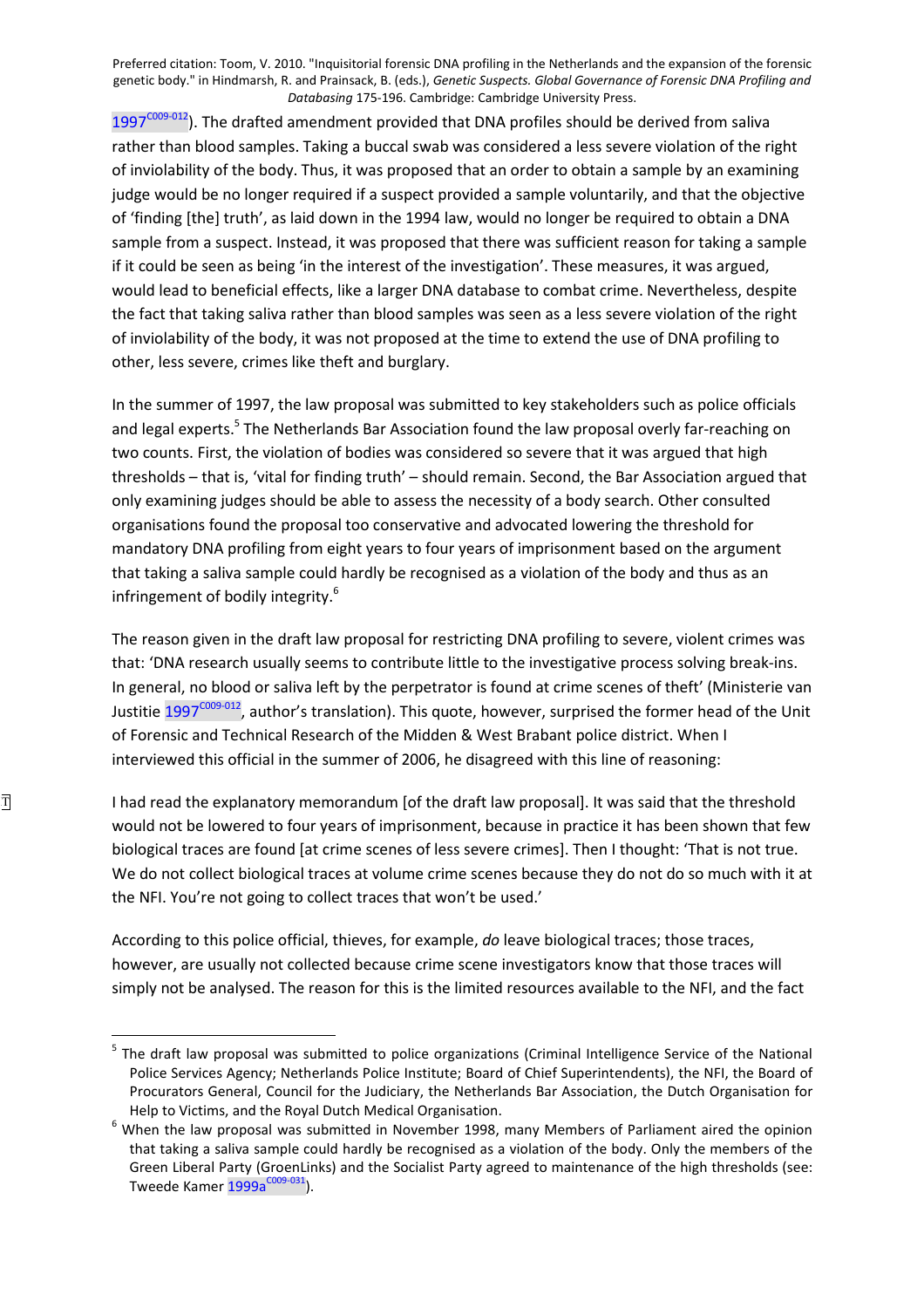<span id="page-7-0"></span>that typically most burglary suspects cannot be issued a compulsory body search to obtain blood for DNA profiling (to compare the crime scene stains with their DNA). After reading the draft law proposal, the official of the police district Midden & West Brabant organised a meeting with colleagues of the Utrecht police force and NFI officials. Together they decided to initiate a pilot project called 'DNA & burglary' to support the case for lowering the threshold from eight to four years of imprisonment based on the argument that forensic DNA could well contribute to juridical 'truth-finding'. Before the project began in January 1998, the Offices of Public Prosecution (districts Breda and Utrecht) were enrolled into it. Forms were especially designed and printed so as to efficiently streamline the various administrative acts. It was decided to run the project for six months, but this was extended to a year after a donation of €45,300 from the Ministry of Justice. The project was carried out in accordance with the 1994 Forensic DNA Profiling Act. To limit the workload for the NFI, the submission of DNA traces – like blood, cigarette butts, saliva and hairs – collected from volume crime scenes was restricted to a maximum of 60 traces monthly, meaning that both police districts (Midden & West Brabant, Utrecht) were allowed to submit 30 biological samples each month.

Three questions lay at the heart of the 'DNA & burglary' project. First, do burglars typically leave DNA traces? Second, would it be possible to produce usable DNA profiles from those traces? Third, do DNA profiles, after being stored in the Dutch DNA database, contribute effectively to solving volume crimes like burglary? The project ran from January until December 1998. During this period, a total of 562 biological traces were collected and submitted to the NFI. Subsequently, 391 DNA profiles were produced and uploaded to the DNA database (DNA bij inbraken [1999](#page-14-0)<sup>C009-003</sup>). The project thus demonstrated that biological traces could indeed be found at volume crime scenes and that most could be analysed, thus answering the first two questions.

The third question dealt with the DNA database, which had been operational since 1997. In its first calendar year, 49 DNA profiles, broken down into 28 reference DNA profiles and 21 DNA traces, were uploaded to the DNA database (NFI  $2008^{\text{CO}9-018}$ : 10). In 1998, during the second calendar year, and the year that the project 'DNA & burglary' ran, a total of 708 DNA traces were uploaded. The project 'DNA & burglary' contributed 391 DNA traces to the total amount, and, with the use of the DNA database, 137 matches were established. In one case, it was found that a suspect's DNA profile matched DNA traces collected at 16 different crime scenes. This case involved a person referred to as "Albin" (not his real name of course). Albin was suspected of having committed more than 100 burglaries in 1998.<sup>[7](#page-6-0)</sup> His case illustrates how forensic DNA profiling became extended to the realm of volume crimes. My focus in illustrating this is on two identifying stickers that were placed onto a DNA trace (T 123) and a reference sample (P 9999), respectively.

<sup>&</sup>lt;sup>7</sup> The analysis is based on the criminal file compiled against 'Albin' (Pro Justitia,  $1998^{\text{COO9-O21}}$  $1998^{\text{COO9-O21}}$ ). The Dutch Board of Procurators General gave permission to use the file on condition that the privacy of individuals (suspects, victims, witnesses) not be jeopardised. Consequently, I have altered the registration numbers in this chapter, used an alias for the suspect, and I used my own DNA profile in this chapter.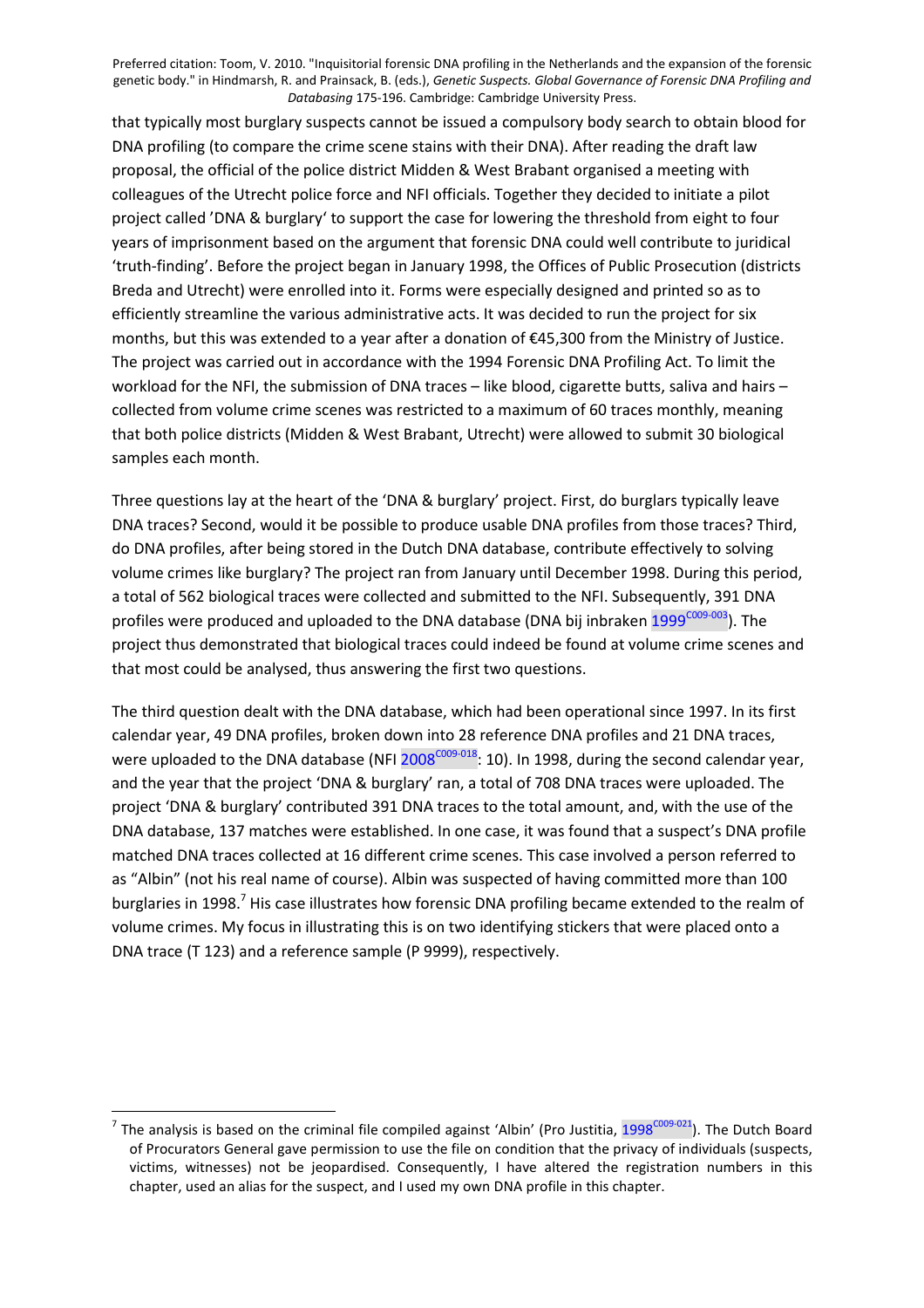#### **CONNECTING CRIME SCENES: T123 AND THE DNA DATABASE**

Let us revisit the following scene: one day in 1998, in the police district Midden & West Brabant, a burglary is reported. Later that day a crime scene investigator from the Forensic and Technical Department secures from the crime scene, amongst other things, a cigarette butt. It is accounted for as shown in Table 9.1 $^{\text{COO9-OO1}}$ .

After collecting the crime scene trace and tagging it T 123, a Public Prosecutor of the Breda district submits T 123 to the NFI for DNA analysis. It is one of the 562 traces collected as biological evidence within the framework of the project 'DNA & burglary', and one of the 391 DNA profiles produced and uploaded to the DNA database.

# Table 9.1: here

It should be mentioned here that the DNA database is administered by the NFI and is subject to legal regulation (Staatscourant 1994), <sup>[8](#page-7-0)</sup> which, in the early 1990s, oversighted three different systems in the DNA database. The first was an analogue administrative system that stored information related to reference DNA profiles and DNA traces on 'datacards'. Datacards include all relevant information regarding the sampling and securing of tissue and production of the DNA profile, administrative numbers, the DNA profile, the submitted testimony, and the identifying stickers. The full name, date and place of birth, nationality, sex, and aliases are added to this information for reference DNA profiles. The second system was a digital system of reference DNA profiles. The third was a digital system that holds DNA profiles derived from crime-related traces. DNA profiles that are uploaded to the two digital systems can be linked to the identity of the originator or sample by means of evidentiary stickers like T 123 or P 9999, and data cards. Information that can be traced back to individual identities is not stored digitally[.](#page-7-0)<sup>9</sup> The format of the DNA profile that T 123 takes when it is uploaded to the digital DNA database is a numerical representation that gives insight into the amount of repeats for each marker, as shown in Table 9.2<sup>c009-002</sup>.

# Table 9.2: here

Returning to the story, for analysis, the DNA profile T 123 is scanned for any previous entries. It soon appears that it matches several other DNA traces, and as a result, different crime scenes are linked together. As it so happens, soon after T 123 is uploaded to the DNA database, Albin is arrested on suspicion of burglary by the Midden & West Brabant police force. During interrogation, Albin admits that he, together with accomplices, has committed over 100 burglaries. After being officially charged, reference fingerprints and shoe prints are obtained and compared with fingerprints and shoe prints collected at various crime scenes, which are found to match. The police suspicion of Albin's involvement in a large number of criminal offences is now backed up by evidence. Subsequently, DNA information is brought to the attention of the detectives by an NFI official, who tells them about the DNA database matches. The detectives then summarise the legal case against Albin and the DNA matches in a written report:

 $^8$  Note that this description shows how the DNA database was governed in 1998. Below, I describe the current governance of the DNA database.

<sup>&</sup>lt;sup>9</sup> Currently, data cards are stored digitally.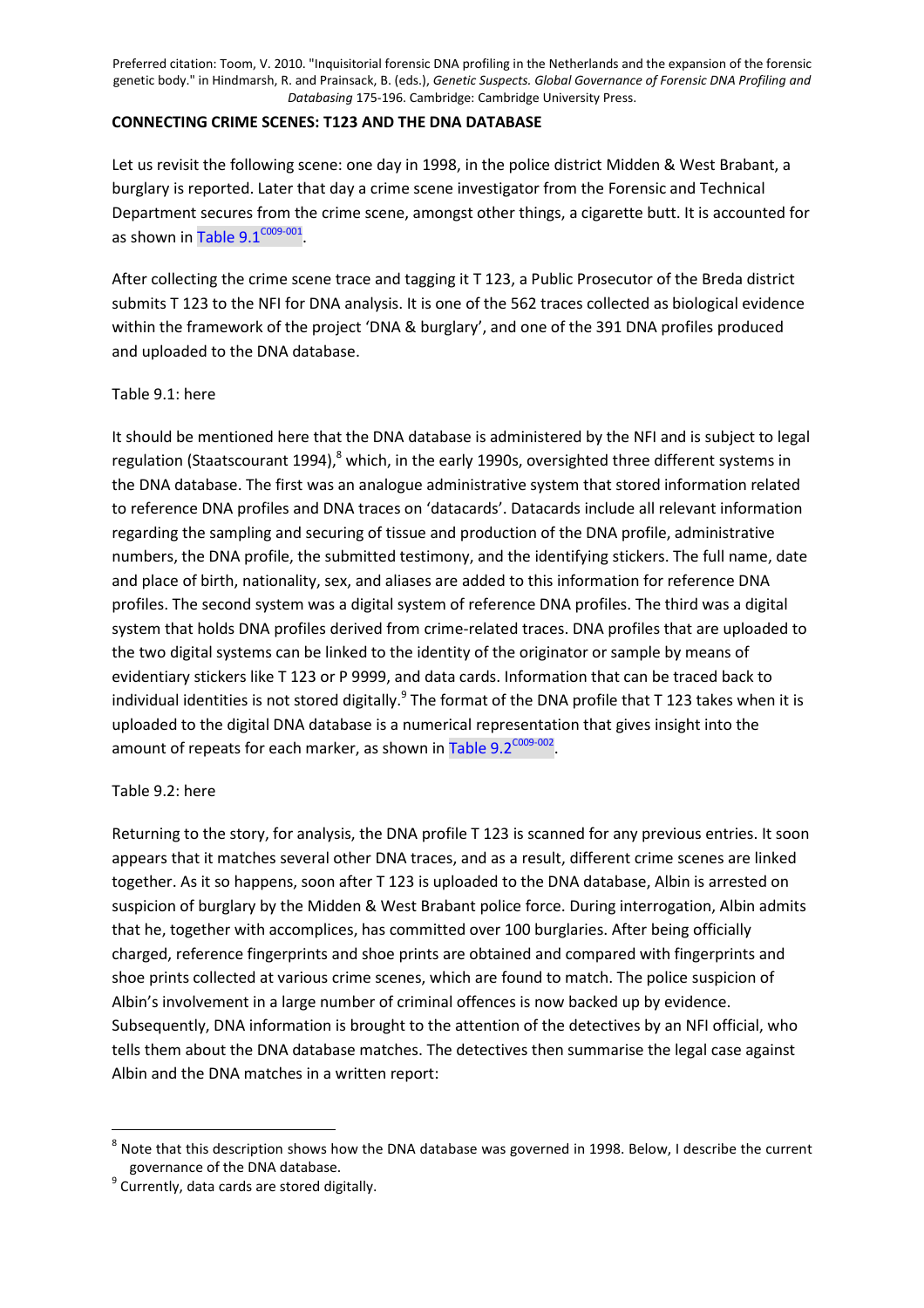<span id="page-9-0"></span>When Albin was caught in the act of a break-in, a biological trace was collected at the scene of the crime which was subsequently DNA typed. It has been determined that that DNA profile matches DNA profiles typed from biological traces collected at ten other scenes of burglary (Pro Justitia [1998](#page-15-0)<sup>C009-021</sup>).

One of the functions of the forensic DNA database is that different crime scenes can be linked to each other as has occurred in Albin's case by obtaining 'matches' between different crime scene samples. But how is it possible to link Albin's DNA profile to profiles derived from crime scene samples?

# **CONNECTING ALBIN TO CRIME SCENES: P 9999 AND THE DNA DATABASE**

To be able to link Albin's DNA profile to DNA traces stored in the DNA database, police and prosecutor prepare Albin's case to bring it to the examining judge. The examining judge is the official who decides on issuing a body search to obtain blood for DNA profiling. The rules laid down in the 1994 Forensic DNA Profiling Act are thus applied.

At the time that public prosecutor and police approach the examining judge, Albin is suspected of burglary, a crime with the liability of a maximum penalty of six years of imprisonment. However, if there is a suspicion that a burglary occurred *during the night* in combination with circumstances indicating that those break-ins were done *in cooperation with others* or by *forced entry*, a prison sentence of up to nine years can be imposed. Albin was suspected of breaking in during the night, and opening windows using tools in cooperation with others. Hence, the series of burglaries that Albin is suspected of is one of the only cases, in that year of 1998, for which mandatory blood-taking was mandated in the context of a non-violent crime. Nevertheless, other issues have to be taken into account, too. Is mandatory blood-taking proportionate in this case? Is it vital for finding 'truth'? In addition, how will Albin respond when the examining judge requests him to volunteer a blood sample? In a nutshell, the examining judge regards it as proportionate and vital for truth that a DNA profile of Albin be produced. But Albin volunteers a sample, hence it is not necessary to execute article 195d of the Code of Criminal Procedure to obtain a blood sample by force.

After a blood sample is obtained by a licensed physician, as taking blood is considered a medical procedure, Albin's reference sample is labelled with sticker P 9999. It is submitted to the NFI; the DNA profile is determined and finally uploaded to the DNA database. It appears to match DNA profiles collected at 16 different crime scenes. During the court case against Albin, this DNA evidence, together with other evidence (footprints and fingerprints, confessions) leads to a verdict of the judge that he finds it both *legally* and *convincingly* proven that Albin has committed a total of 56 (attempted) burglaries and six car thefts. The judge sentences him to five years of imprisonment, which is reduced to four years following appeal.

Albin's case is the first of its kind in the Netherlands, where one suspect was matched by means of the DNA database to so many different scenes of volume crimes. An NFI DNA expert, who was involved with Albin's case, wrote "MEGAHIT" on a laboratory printout. When I interviewed this DNA expert, she told me: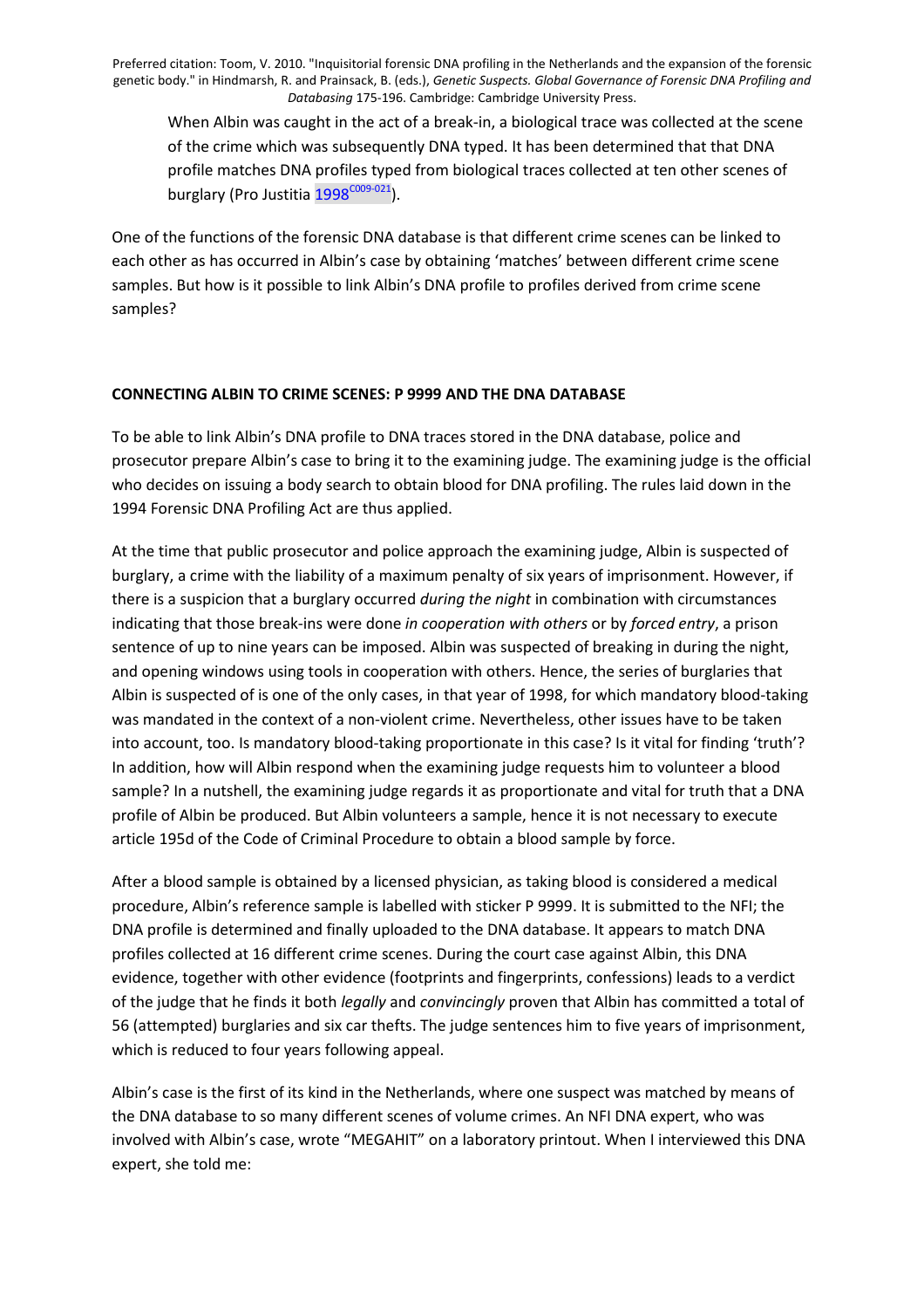Official: [It was for the first time] during the project DNA & burglary that we determined DNA profiles from traces collected at scenes of burglary [and uploaded them to the DNA database]. It did not take long before we started to observe matches, with this case with 16 matches as the highlight. It was the smash hit of the project.

Interviewer: What did this 'megahit' mean for you?

Official: This is the future. It works! It proves that our expectations regarding DNA profiling and databasing were right. And this is only the start; it will become huge. Now it is 10 years later and DNA profiling can be considered a business by itself, for instance regarding the Prüm Treaty.

# **DUTCH DNA PROFILING: 2001–PRESENT**

<span id="page-10-0"></span>-ext

When the project 'DNA & burglary' was terminated at the end of 1998, the participants evaluated the project and published its results in an official report in May [1999](#page-14-0) (DNA bij inbraken  $1999^{\text{C009-003}}$ ). A month later, in June, with the results presented to the Ministry of Justice, the following response ensued:

Minister of Justice A. H. Korthals is considering making it possible to order a body search for DNA typing regarding crimes with a penalty of four years or more imprisonment. The threshold is currently set on crimes with an eight-year or more sentence. Lowering the threshold means that DNA typing can be used more often (Ministerie van Justitie  $1999^{\text{CO09-}}$  $^{013}$ , author's translation)<sup>[10](#page-9-0)</sup>.

Subsequently, in November 1999, the Minister of Justice submitted a new law proposal to Parliament, which a large majority in Parliament supported (Tweede Kamer [1999b](#page-16-0)<sup>C009-032</sup>).<sup>[11](#page-9-0)</sup> The new law, called the Forensic DNA Profiling in Criminal Proceedings Law, became effective in November 2001 (Staatsblad  $2001^{\text{COO9-O26}}$ ). Most importantly, it became legal for DNA profiling to be ordered when someone was suspected of having committed a crime with a penalty of four years or more, which included volume crimes like (car) theft, breaking and entering, mistreatment of persons and animals, and making a public nuisance. $12$ 

With this expansion of DNA profiling, the NFI  $(2000^{\text{C009-017}}: 10)$  $(2000^{\text{C009-017}}: 10)$  predicted that DNA profiling would be ordered up to 20 times more often when the 2001 amendment came into force. This posed a challenge to Dutch DNA profiling practices in several ways. First, in an attempt to deal with all the expected requests, the NFI had to move to a new building with an extensive forensic DNA

 $10$  See also Tweede Kamer ([1999b](#page-16-0)<sup>C009-032</sup>).

<sup>&</sup>lt;sup>11</sup> In this document, the Minister gave three reasons for lowering the threshold: the success of the project 'DNA & burglary'; a decision made by the Dutch Constitutional Court, the so-called 'toothbrush decision' (Hoge Raad [2000](#page-14-0)<sup>C009-005</sup>[0]); and the critique of several Members of Parliament who found that maintaining the high threshold of eight years was too conservative.

<sup>&</sup>lt;sup>12</sup> Since November 2001, a compulsory body search for purposes of DNA profiling is linked to article 67 of the Code of Criminal Procedure. This article describes the crimes for which someone can be taken in custody. This usually is the case when someone is suspected of having committed a crime with a penalty of four years or more.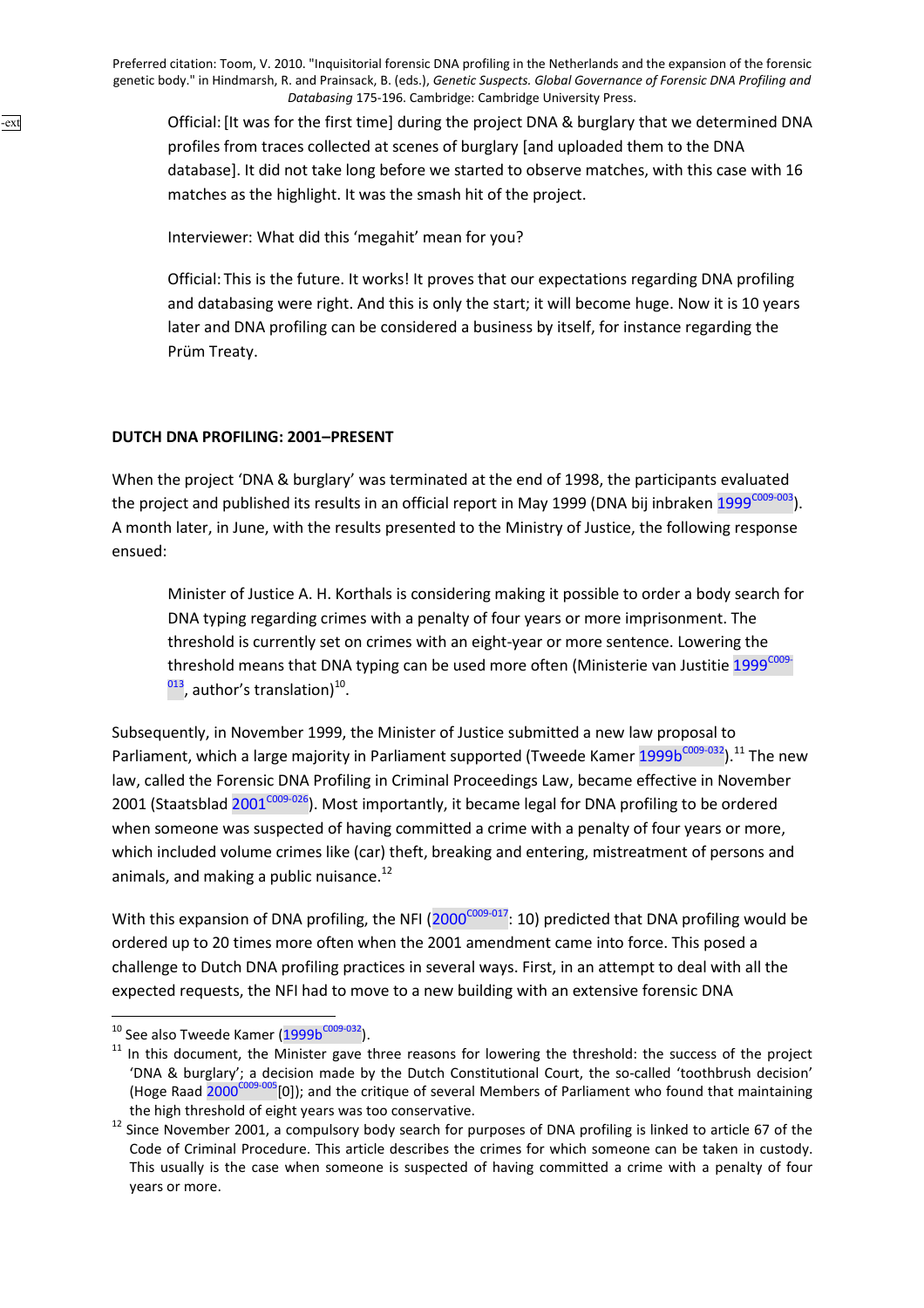<span id="page-11-0"></span>laboratory. It also had to hire new analysts and install new experts, buy new equipment and further streamline the production and administration of producing DNA profiles. Second, measures to protect basic rights of suspects, laid down in the 1994 law, were changed in two respects. First, it was decided to grant public prosecutors – the officials in charge of the process of criminal investigation – the same authority as the examining judge to issue an order to obtain a sample (saliva, blood or hair roots) from a suspect. This meant that responsibilities were shifted from an impartial examining judge to the leader of the process of crime investigation. Secondly, it was decided that medical doctors no longer were required to obtain a reference sample; police officers who had received special training were allowed to collect saliva or hair roots from cooperating suspects. Both measures can be understood as a move away from using DNA profiling as evidence in criminal proceedings towards an application in crime investigation.

Since 2001, more links have been established between DNA profiling and the police. In the introduction to this chapter, I described the Law on External Visible Personal Characteristics, which allows for the forensic DNA determination of 'sex' and 'race' of an unknown originator of crime scene samples (Staatsblad [2003](#page-15-0)<sup>c009-027</sup>). Genetic information regarding 'sex' and 'race' is not so much used as evidence but is considered as an important lead which feeds into the process of criminal investigation. It enables detectives to focus their investigations on one group that shares a particular trait, like 'race' and/or 'sex'. Cole and Lynch ( $2006^{\text{COO9-OO2}}$ : 53) use the term 'DNA photofits' for these traits and other DNA markers informative about external visible characteristics.

DNA photofits have informed the process of criminal investigation in the Netherlands several times. An example is the case of 'Milica van Doorn'. She was found murdered in the city of Zaandam in 1992. The case was not solved. In December 2008, the Office of Public Prosecutor announced that a DNA photofit had been produced from biological material found near or on the body of the victim.<sup>[13](#page-10-0)</sup> The DNA photofit indicated that the originator likely came from Turkey or North Africa. It was then decided to organise a DNA dragnet. A total of 75 Turkish and North African men, aged between 16 and 30 who lived close to the crime scene at the time of the crime, were selected and requested to volunteer a DNA sample. At the time of this writing, 71 men were excluded as possible suspects. Yet, four persons still have to deliver a sample. The case remains unsolved to this day.

Organising DNA dragnets based on DNA photofits can raise important ethical and normative questions. First, there is the issue that the statistical chance that the originator of the sample is likely to come from Turkey or North Africa was translated in news reports to a firm claim that the perpetrator *was* Turkish or North African, which, of course, did not have to be true.[14](#page-10-0) Second, and by association, DNA photofits have implications regarding privacy and discrimination (see also Washington this volume). Third, DNA photofits produce a population of 'interesting persons' or a 'suspect population' (Cole & Lynch  $2006^{\text{COO9-OO2}}$ , M'charek  $2008^{\text{COO9-O11}}$ ) that must be excluded as possible suspects. DNA photofits link 'suspect populations' to crimes. Establishing such links is not a value-free exercise; it interferes with the relationship between civilians and the state, as the onus of proof, which traditionally rests with the Office of Public Prosecutor, is shifted to the 'genetic suspect'

<sup>&</sup>lt;sup>13</sup> 'Opnieuw grootschalig DNA-onderzoek in oude moordzaak' [Once more a DNA dragnet in old murder]. Available from: http://www.om.nl/ [accessed 31 March 2009].

<sup>14</sup> 'Turk vermoordde Milica van Doorn' [Turk killed Milica van Doorn]. Available from: http://www.laatstenieuws.nl/ [accessed 31 March 2009].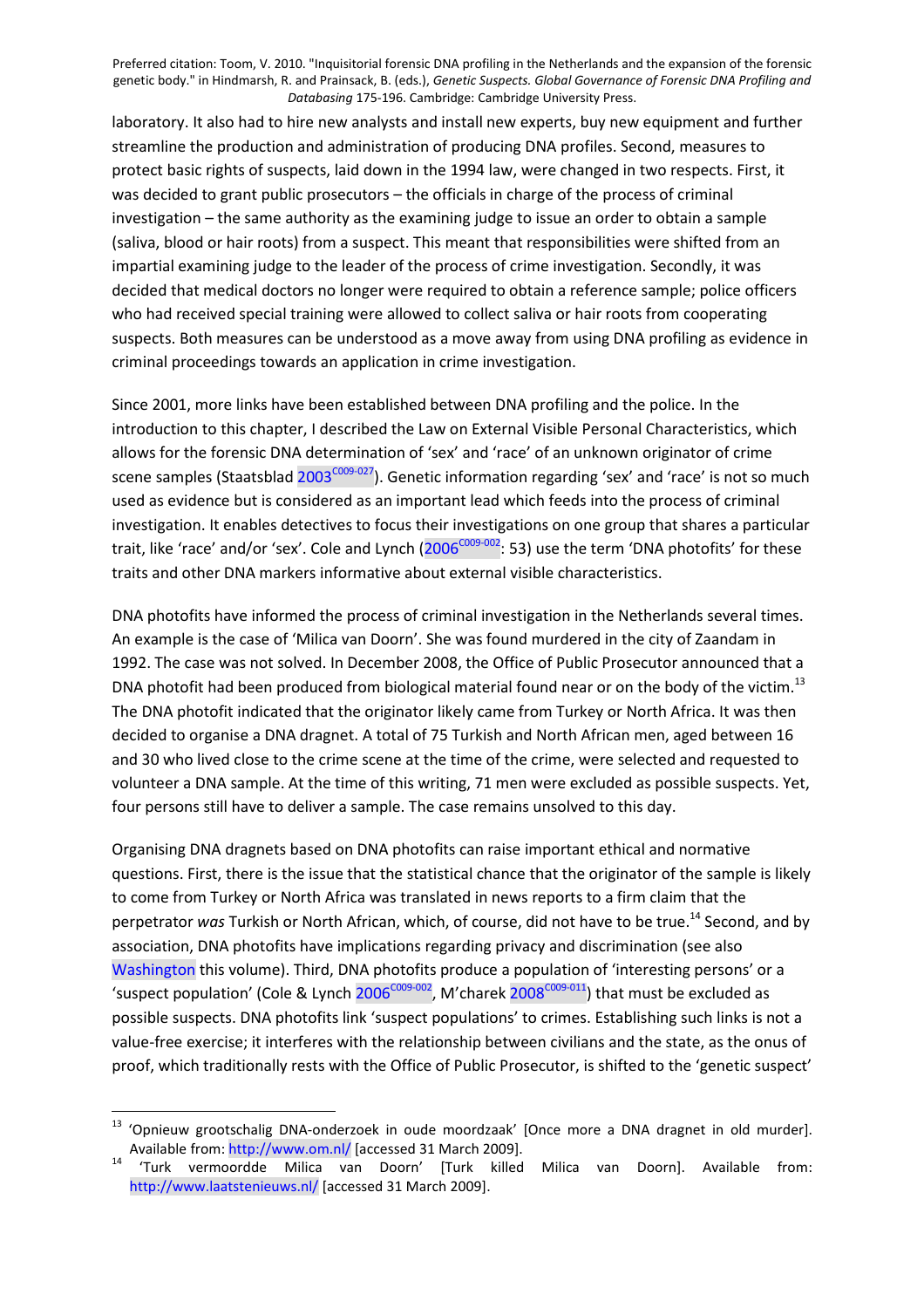to prove his or her innocence. Currently, scientific research is being conducted in the Netherlands in an attempt to gain genetic knowledge about externally visible characteristics that may be used in crime investigation (see also 'phenotypic profiling', Chapter 2 this volume). This leads the topic of the next section.

#### **SCIENTIFIC RESEARCH AND FORENSIC APPLICATIONS**

Population geneticists of a Dutch university recently published their research results regarding genetic markers for determining eye colour (Kayser et *al.* [2008](#page-14-0)<sup>C009-007</sup>, Liu *et al.* [2009](#page-14-0)<sup>C009-009</sup>). The genetic materials used in these studies are derived from two biomedical research projects. The first project, the 'Rotterdam project', assesses the occurrence and determinants of chronic diseases; the second concerns the city of Rucpen and is part of a program titled 'Genetic Research in Isolated Populations'. Both groups who donated samples to these biomedical studies were populations of predominantly Dutch origin (Kayser *et al.* [2008](#page-14-0)<sup>C009-007</sup>: 412). The findings of the geneticists led them to the claim that they can predict brown and blue eyes with an accuracy of respectively 93% and 91%, and other eye colours with an accuracy of 73% (Liu *et al.* [2009](#page-14-0)<sup>C009-009</sup>: R192). Subsequently, the results led to an announcement of the NFI, in March 2009, that the Minister of Justice would be asked for permission to apply this technique in forensic case work (NFI  $2009^{\text{COO9-O19}}$ ).<sup>[15](#page-11-0)</sup>

This research is an example of how biomedical and genetic research can converge with forensic DNA profiling (see also Tutton & Levitt this volume). But another route by which to gain genetic knowledge about externally visible characteristics has also been made available by means of the 2001 Forensic DNA Profiling in Criminal Proceedings Law, which involved two important decisions. First, reference samples (the DNA provided from subjects) no longer had to be destroyed when the case at hand was closed. Since 2001, more than 85 000 DNA profiles have been stored, meaning that a similar number of reference samples originating from criminals convicted in the Netherlands is available. Second, the Personal Data Protection Act (Staatsblad [2000](#page-15-0)<sup>C009-025</sup>) is legally applicable to the DNA database, meaning that DNA profiles and biological (reference) samples both are understood as *information* (see M'charek [2008](#page-14-0)<sup>C009-011</sup>, Toom [2006](#page-15-0)<sup>C009-029</sup>, Van der Ploeg [2007](#page-15-0)<sup>C009-020</sup>). This allows biological reference samples to be used for scientific research, for example, to develop a genetic test that is informative regarding external visible characteristics. After results are proven (sufficiently) accurate, and the Minister of Justice allows use of the test through an Order in Council, the test can be used in the process of crime investigation to determine external visible characteristics from an unknown originator and consequently produce other 'suspect populations'.

This is not only a hypothetical possibility. A Dutch academic research institute currently uses – with the permission of the Minister of Justice (Ministerie van Justitie  $2008b^{\text{COO9-015}}$ ) – genetic material derived from reference samples from the DNA database. The samples are anonymised except for the country of birth. This is supposed to enable geneticists to develop new genetic tests informative about external visible personal characteristics from biological traces. This latter example and the above mentioned example of determining eye colour show how forensic and biomedical practices

<sup>&</sup>lt;sup>15</sup> The NFI expects that the Minister will authorise this technique through an Order in Council before the summer of 2010.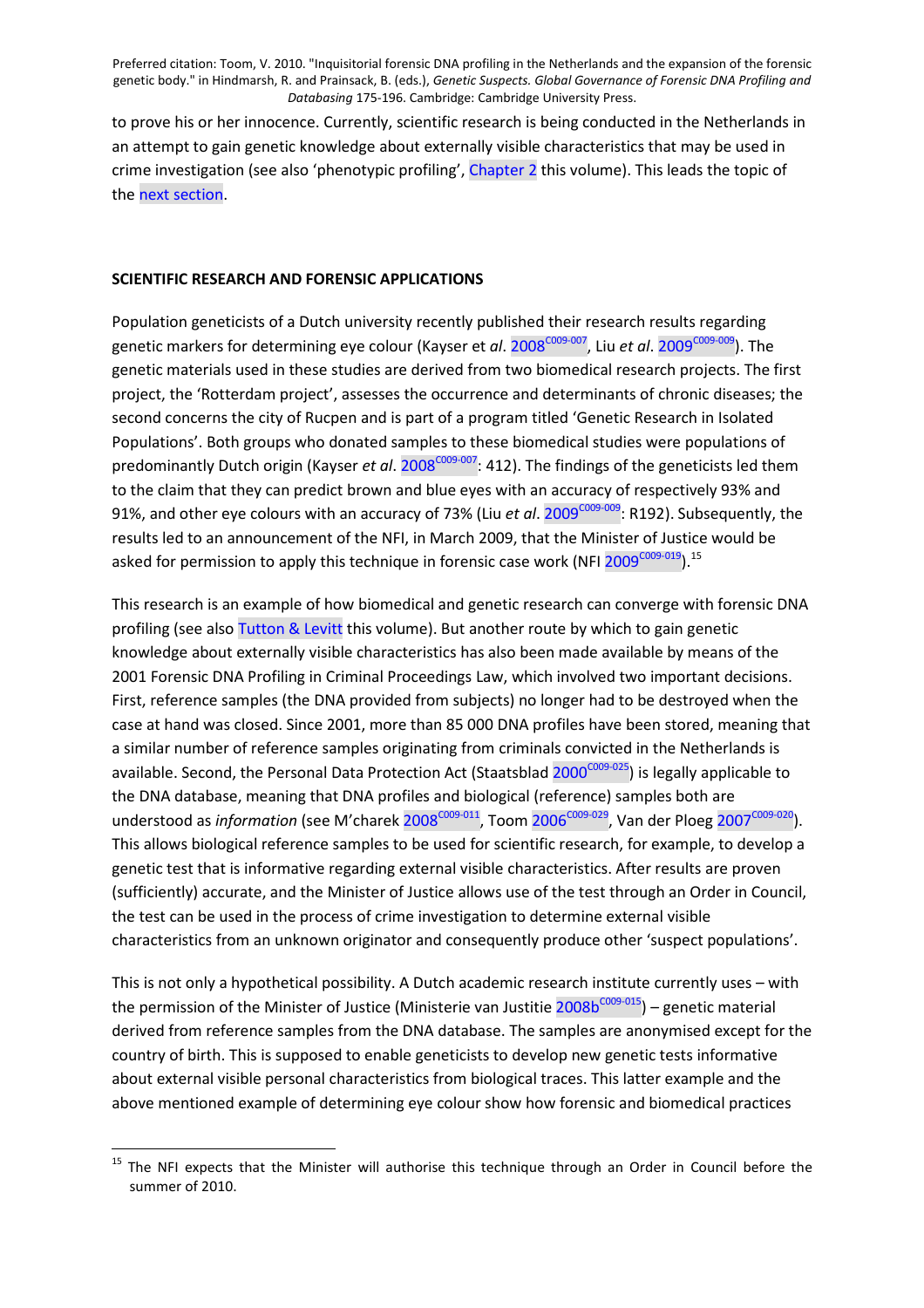<span id="page-13-0"></span>converge and both shape and are shaped by forensic DNA practices. I will now reflect on the different aspects and implications of the introduction of forensic DNA technologies in the Netherlands that I have focussed upon here.

#### **GOVERNING THE CHALLENGES OF FORENSIC GENETIC BODIES**

In this chapter, I have described the trajectory of Dutch DNA profiling practices. It has contributed importantly to, as Turner ( $2006^{\text{COO9-030}}$ : 228) has called it, the common understanding that the 'code of the body' is becoming a major tool in criminal investigations. To become major tools in criminal investigations, bodies need to be discursively reconstructed (Williams & Johnson [2008](#page-16-0)<sup>COO9-033</sup>: 97). Such discursive reconstruction has in the Netherlands been achieved by, on the one hand, legal measures and jurisprudence, and, on the other hand, by genetic techniques like PCR, STRs and SGM. 'Bodies' in forensic DNA profiling practices have thus been 'enacted' (Mol [2002](#page-14-0)<sup>C009-016</sup>) by both a discourse of law and the practice of genetics, as 'forensic genetic bodies' (see also Hindmarsh this volume). Using forensic genetic bodies as a metaphor allows for an association with 'growing'. Here, I have described how forensic genetic bodies in the Netherlands have been 'growing'. At first, the forensic genetic body only consisted of individuals suspected of severe, violent crimes. The forensic genetic body then expanded to volume crimes. Next, 'all individual bodies' of convicted criminals were ushered into the forensic genetic body. Finally, the forensic genetic body is expanding in the refrigerators of the NFI with multiple forensic reference bodies at the disposal of the authorities, which can be used to create knowledge about them. This raises the question of how large the forensic body should be allowed to 'grow', and where the limits are. For example, should the complete criminal population be included, or the population at large, or all males from 12 to 60 years of age, and/or every migrant or tourist entering the Netherlands? Until now, this issue has not been discussed in the Netherlands; but successive policy makers seem to be driven increasingly by the possibilities generated through new DNA profiling technologies and changing ideas about a safe society and the 'war' against crime and terrorism.

The DNA database and markers for external visible characteristics thus gain in importance for crime investigation. Robust connections between DNA profiling and the police and the Office of Public Prosecution have been established and remain in place. Public prosecutors have gained authority to issue an order to obtain a saliva sample; police officers with special training are allowed to take saliva and hair root samples; DNA markers (or photofits) of external visible characteristics inform processes of crime investigation in 'suspectless' forensic cases; and new DNA photofits have been proven scientifically accurate or are currently being developed. DNA photofits create new and complex relations between the process of crime investigation and forensic genetic bodies.

Turning to issues of DNA photofits, they not only reinforce concerns that DNA profiling and databasing could increase stigmatisation and discrimination, but also, as outlined by M'charek  $(2008^{\text{COO9}-011}$  $(2008^{\text{COO9}-011}$ : 527), that a result of this practice could be the lumping together of 'groups of individuals … into a racialized suspect population'. Informed by the DNA photofit, detectives can concentrate criminal investigations on suspect populations, as illustrated in the example of the Zaandam murder case. Individuals who are lumped together in a suspect population can be requested to voluntarily supply a sample for DNA profiling in DNA dragnets. This raises several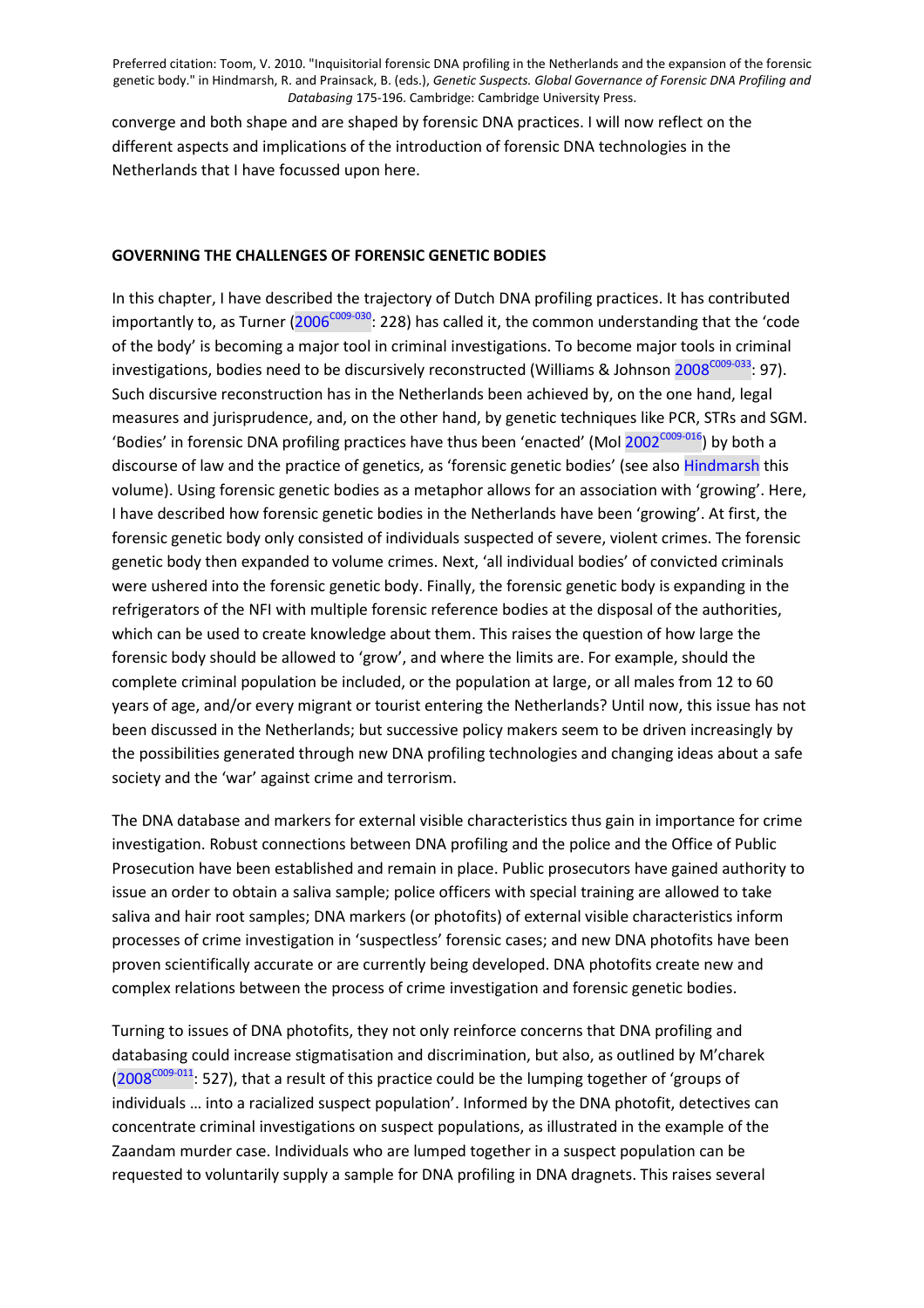<span id="page-14-0"></span>further questions: What happens if an individual refuses? At the least, the individual – the genetic suspect – becomes 'interesting' for further investigation. If 'suspicious' clues are found (for example, the genetic suspect has a criminal record or a 'facebook' linked to a victim or another suspect), the public prosecutor can designate this person as a legal suspect, thereby transforming his 'body' into 'a forensic genetic body'.

However, as we have seen, one-trait DNA photofits currently have a maximum accuracy of 93%. When traits are combined (for example, 'sex', 'race', 'eye colour' and 'geographical origin') in a DNA photofit, the statistical likelihood that the perpetrator and the combined DNA photofit actually converge decreases, thereby increasing the risk of plainly focussing a DNA dragnet on the wrong 'suspect population'. This leads to pressing questions. Is a combined DNA photofit with a low accuracy reliable enough to lump individuals into a suspect population, and to ask all individuals in that population to volunteer a DNA sample? In addition, should DNA dragnets be made compulsory for 'suspect populations'? Then, what happens to innocent individuals who refuse to deliver? Will they automatically be treated as suspects?

In September 2008, two major Dutch political parties announced that they advocated compulsory participation for DNA dragnets.<sup>[16](#page-13-0)</sup> So far, the Minister of Justice has rejected such a radical proposal. But that proposal is only one of the many implications for governance raised by the expansion of DNA databases and profiling, as I have signalled. These are enough to reinforce the view that broad and informed public debate is required to better address and resolve these issues.

# **ACKNOWLEDGEMENTS**

I would like to thank Richard Hindmarsh and Barbara Prainsack for their extensive reviewing and editing. I thank all interviewees for their cooperation, Kees van der Beek of the Netherlands Forensic Institute for his comments, and all my colleagues who inspired this article at the Amsterdam School for Social Science Research (ASSR), in particular Amâde M'charek and John Grin. This chapter is based on my PhD research, which is funded by the Netherlands Organization for Scientific Research (NWO) and is part of the Societal Component of the Genomics Program.

#### **REFERENCES**

<u> 1980 - Johann Barn, mars an t-Amerikaansk ferske</u>

Bal, R. (2005). How to kill with a ballpoint: Credibility in Dutch forensic science. *Science, Technology & Human Values*, 30, 52–75.

Cole, S. A. and Lynch, M. (2006). The social and legal construction of suspects. *Annual Review of Law and Social Science*, 2, 39–60.

<sup>&</sup>lt;sup>16</sup> The parties are the Christian Democrats (CDA) and the Liberal Party (VVD). Available from: www.cda.nl and www.vvd.nl [accessed 12 March 2009].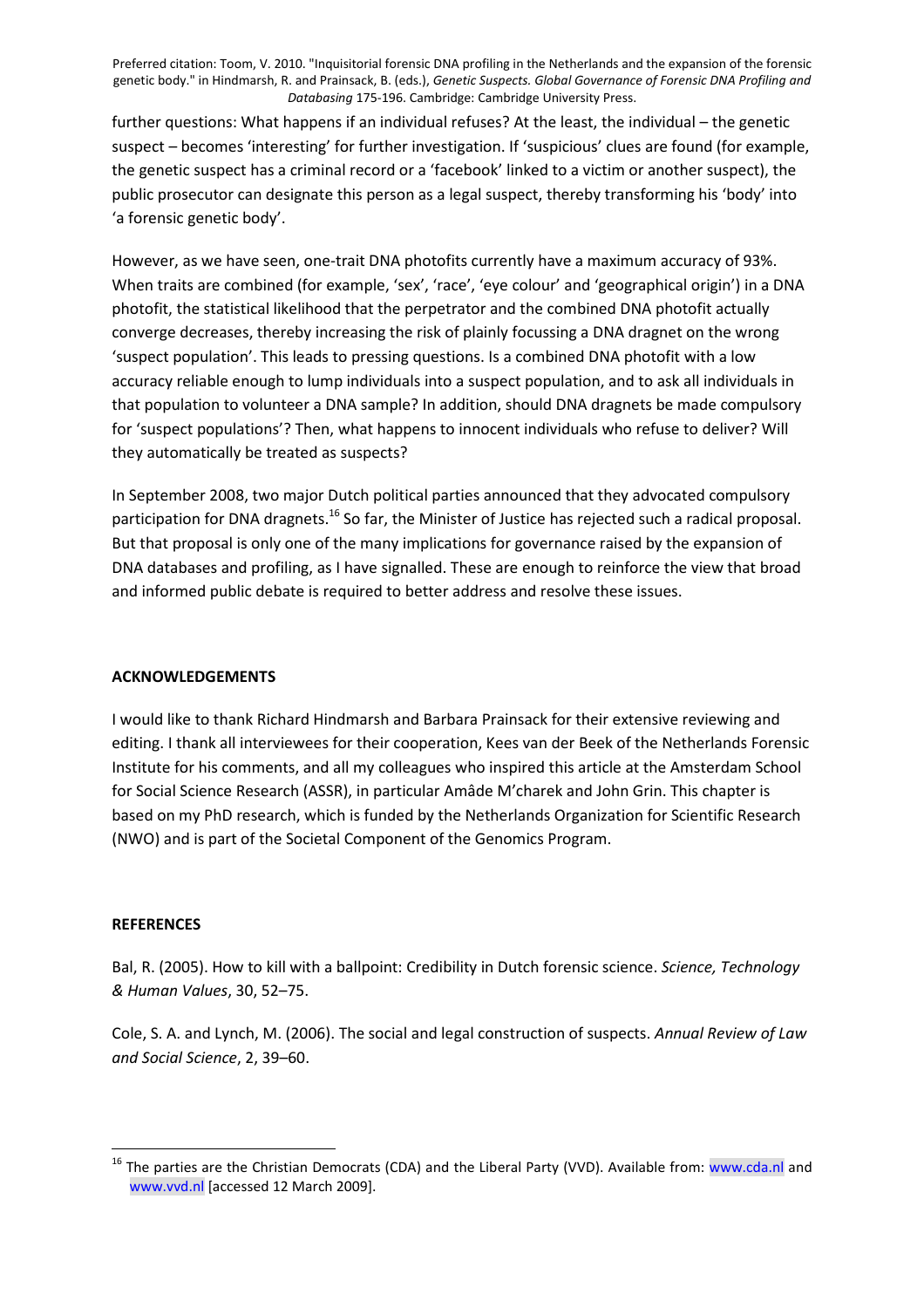<span id="page-15-0"></span>DNA bij inbraken (1999). *Eindrapportage DNA bij inbraken* [Final report of the project DNA & burglary]. Rijswijk: Gerechtelijk Laboratorium (NFI), politieregio Utrecht, politie Midden en West Brabant, arrondissementparketten Breda, Utrecht, Nederlands Politie Instituut.

Hoge Raad (1990). *Wangslijmarrest, nr. 751 [Saliva decision, no. 751]*. Den Haag: Hoge Raad der Nederlanden [Dutch Constitutional Court].

Hoge Raad (2000). *Tandenborstelarrest, nr. 10 [Tootbrush decision, no. 10]*. Den Haag: Hoge Raad der Nederlanden [Dutch Constitutional Court].

Kampen, P., van (1998). *Expert Evidence Compared. Rules and Practices in the Dutch and American Criminal Justice System*. Antwerpen, Groningen: Intersentia Rechtswetenschappen.

Kayser, M., Liu, F. and Janssens, A. *et al*. (2008). Three genome-wide association studies and a linkage analysis identify HERC2 as a human iris color gene. *The American Journal of Human Genetics*, 82, 411–423.

Liu, F., Duijn, K. van, and Vingerling, J. R. *et al*. (2009). Eye color and the prediction of complex phenotypes from genotypes. *Current Biology*, 19, R192–193.

M'charek, A. (2005). *The Human Genome Diversity Project. An Ethnography of Scientific Practice*. Cambridge: Cambridge University Press.

M'charek, A. (2008). Silent witness, articulate collectives: DNA evidence and the inference of visible traits. *Bioethics*, 22, 519–528.

Ministerie van Justitie (1997). *Concept-wetsvoorstel tot wijziging van de regeling van het DNAonderzoek in strafzaken [Draft law proposal to change the law regarding DNA research for criminal proceedings]*, dated 3 July. Den Haag: Minister van Justitie.

Ministerie van Justitie (1999). *Minister Korthals overweegt bredere toepassing DNA-onderzoek [Minister Korthals is considering expanding the scope for DNA profiling]*, press release 21 June. Den Haag: Ministerie van Justitie.

Ministerie van Justitie (2008a). *DNA-verwantschapsonderzoek bij aanpak criminaliteit [DNA familial searching to fight crime]*, press release 16 October. Den Haag: Ministerie van Justitie.

Ministerie van Justitie (2008b). *DNA-onderzoek uiterlijk waarneembare kenmerken [DNA research on external visible characteristics]* letter of approval to the director of the NFI to conduct scientific research, ref. 5528833/08, 9 February 2008. Den Haag: Ministerie van Justitie.

Mol, A. (2002). *The Body Multiple. Ontology in Medical Practice*. Durham, NC and London: Duke University Press.

NFI (2000). Jaarverslag 1999 [Annual report 1999], Rijswijk: Nederlands Forensisch Instituut.

NFI (2008). Nederlandse DNA-databank voor strafzaken. Jaarverslag 2007 [Dutch DNA database for criminal proceedings. Annual report 2007], Den Haag: Nederlands Forensisch Instituut.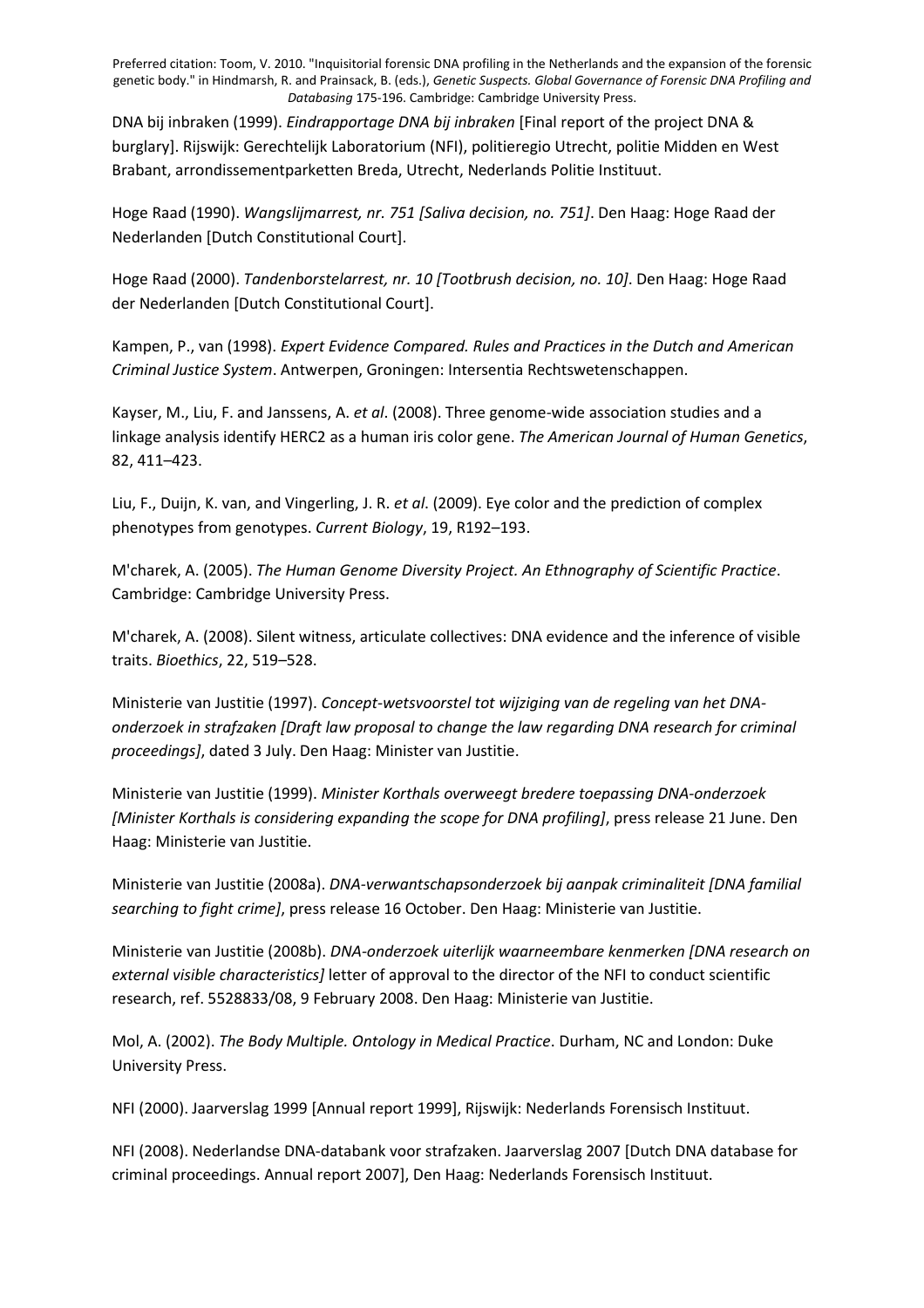<span id="page-16-0"></span>NFI (2009) *Oogkleur voorspellen op basis van DNA [Predicting colour of the eyes based on DNA]*. Press release, 10 March. Den Haag: Nederlands Forensisch Instituut.

Ploeg, I. van der, (2007). Genetics, biometrics and the informatization of the body. *Annali dell' Istituto Superiore di Sanità*, 43, 44–50.

Pro Justitia (1998). Nr. FA-123Ke. Inverzekeringstelling en voorlopige hechtenis/raadkamer in het strafrechtelijk onderzoek naar "Albin" [No. FA-123Ke. Arrest and custody/council chamber on the criminal investigation regarding "Albin"]. Nederland: Openbaar Ministerie.

Sparkes, R., Kimpton, C. and Gilbard, S., *et al*. (1996). The validation of a 7-locus multiplex STR test for use in forensic casework. (II) Artefacts, casework studies and success rates. *International Journal of Legal Medicine*, 109, 195–204.

Staatscourant (1994). Reglement DNA-profielregistratie Gerechtelijk Laboratorium [Regulation regarding the NFI DNA database]. *Staatscourtant*, nr. 96.

Staatsblad (1993). Wet van 8 november 1993 van de regeling van het DNA-onderzoek in strafzaken (Besluit DNA-onderzoeken) [Law of 8 November 1993 regarding DNA research for criminal proceedings (Forensic DNA Profiling Act)]. *Staatsblad van het Koninkrijk der Nederlanden*, 522, 1–17.

Staatsblad (2000). Wet van 6 juli 2000, houdende regels inzake de bescherming van persoonsgegevens (Wet bescherming persoonsgegevens) [Law of 6 July 2000 regarding rules for protecting personal data (Personal Data Protection Act)]. *Staatsblad van het Koninkrijk der Nederlanden*, 302, 1–25.

Staatsblad (2001). Wet van 5 juli 2001 tot wijziging van de regeling van het DNA-onderzoek in strafzaken (Besluit DNA-onderzoek in strafzaken) [Law of 5 July 2001 regarding rules for DNA research in criminal proceedings (Forensic DNA Profiling in Criminal Proceedings Law)]. *Staatsblad van het Koninkrijk der Nederlanden*, 335, 1–5.

Staatsblad (2003). Wet van 8 mei 2003 tot wijziging van de regeling van het DNA-onderzoek in strafzaken in verband met het vaststellen van uiterlijk waarneembare persoonskenmerken uit celmateriaal [Law of 8 May 2003 regarding changes of the law on DNA research in criminal proceedings regarding the determination of external visible personal characteristics from cell material]. *Staatsblad van het Koninkrijk der Nederlanden*, 201, 1–2.

Staatsblad (2004). Wet van 16 september 2004, houdende regeling van DNA-onderzoek bij veroordeelden (Wet DNA-onderzoek bij veroordeelden) [Law of 16 September 2004 regarding DNA research from convicted criminals (DNA Convicted Persons Act)]. *Staatsblad van het Koninkrijk der Nederlanden*, 465, 1–7.

Toom, V. (2006). DNA fingerprinting and the right to inviolability of the body and bodily integrity in the Netherlands: Convincing evidence and proliferating body parts. *Journal of Genomics, Society & Policy*, 2, 64–74.

Turner, B. S. (2006). Body. *Theory, Culture & Society*, 23, 223–9.